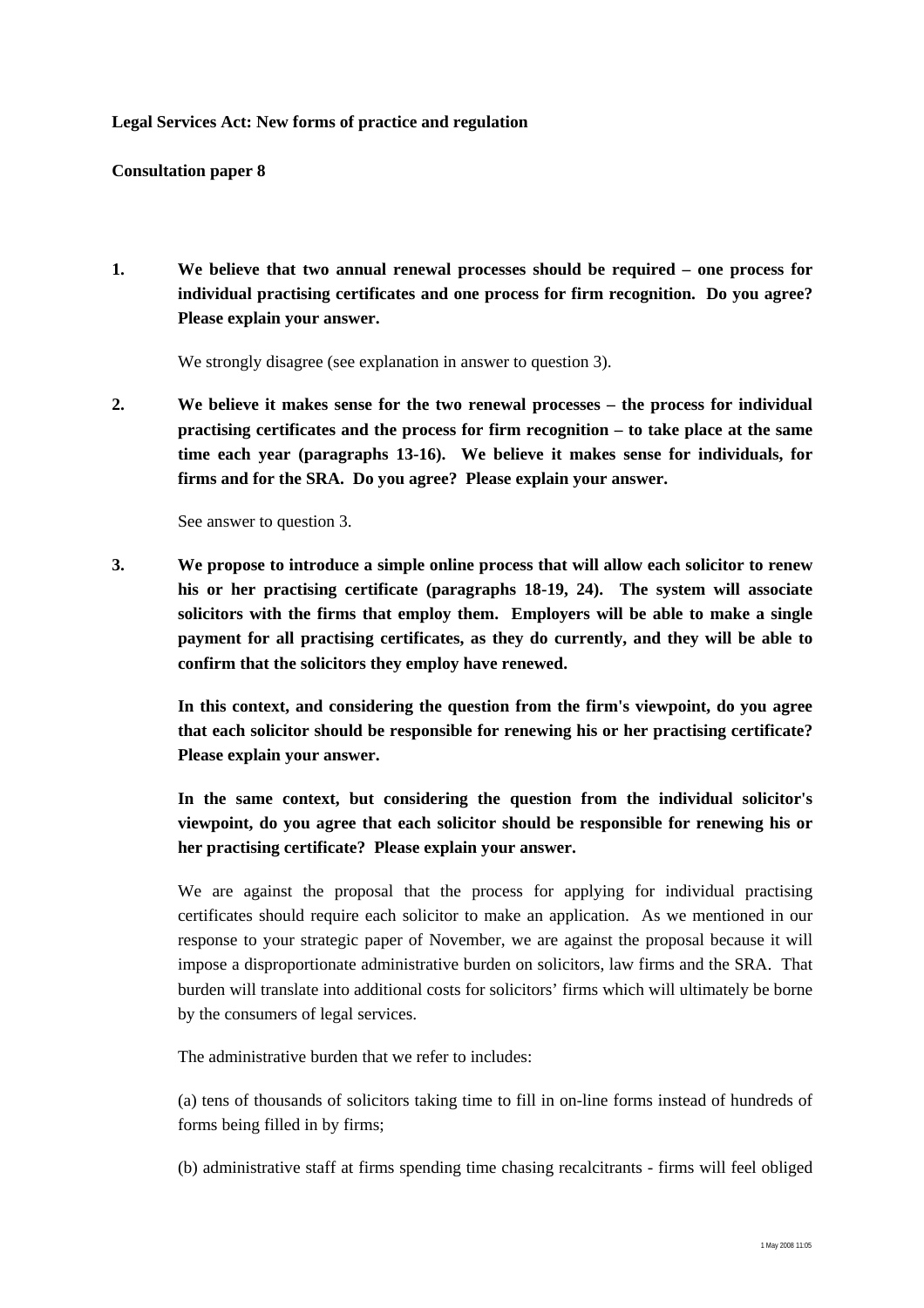to do the chasing because of the impact of employing a solicitor who does not hold a practising certificate. We believe that the work of the central administrative staff in law firms will not be reduced by the proposal;

(c) staff at the SRA looking at each form and dealing with the applicants whose answers to the tick-box questions depart from the one required for the form to be processed without human intervention, including input mistakes;

(d) staff at the SRA instituting disciplinary proceedings for failure to hold a practising certificate where that failure occurs through oversight which would have been avoided through bulk renewal; and

(e) firms/individual solicitors having to deal with those disciplinary proceedings.

On point (e) above, where solicitors are obliged to perform any task of an administrative or quasi-administrative nature not related to client service, the practical reality is that through oversight or for other reasons (e.g. secondment abroad, return from working in employment where a practising certificate is not required, illness, etc.) a percentage of staff will fail to perform the task on time. This contrasts with the position where it is the job of an administrative member of staff to ensure that a task, such as bulk application for practising certificates, is carried out. The upshot will be many failures to renew on time, with a consequent increase in disciplinary activities on the part of the SRA. Our experience is that the SRA devotes a significant amount of time to disciplinary action where, through oversight, a solicitor does not hold a practising certificate. (We suggest that you check the time currently spent by the SRA on each failure to renew through oversight and calculate what different levels of failure to renew under the proposed regime would mean from a resource perspective for the SRA).

We are of the view that the additional burden is disproportionate for three principal reasons. The first is that the purpose of the renewal process is to check who wishes to hold a practising certificate. The most efficient process for renewal is, without doubt, bulk renewal by the employer firm providing a list of their partners and employees and an individual renewal process could not be justified where the purpose of the renewal is limited to the above, as is currently the case.

Secondly, we do not think that the renewal process is an appropriate mechanism to use to achieve the "advantage in each solicitor being more aware of what information is important to their regulator" nor for "helping to encourage a culture of professional responsibility and ensuring a greater understanding of required conduct". There are other ways of achieving these goals, some in existence and no doubt, others could be created, but such aspirations could and should be dealt with elsewhere. The renewal process should not be made significantly more burdensome to meet objectives entirely unconnected with the basic purpose of renewal. We consider that the process of renewal is simply that, and it should not be viewed as a possible instrument of cultural change.

Thirdly, we are sceptical that a tick-box on-line form for renewal will go a meaningful way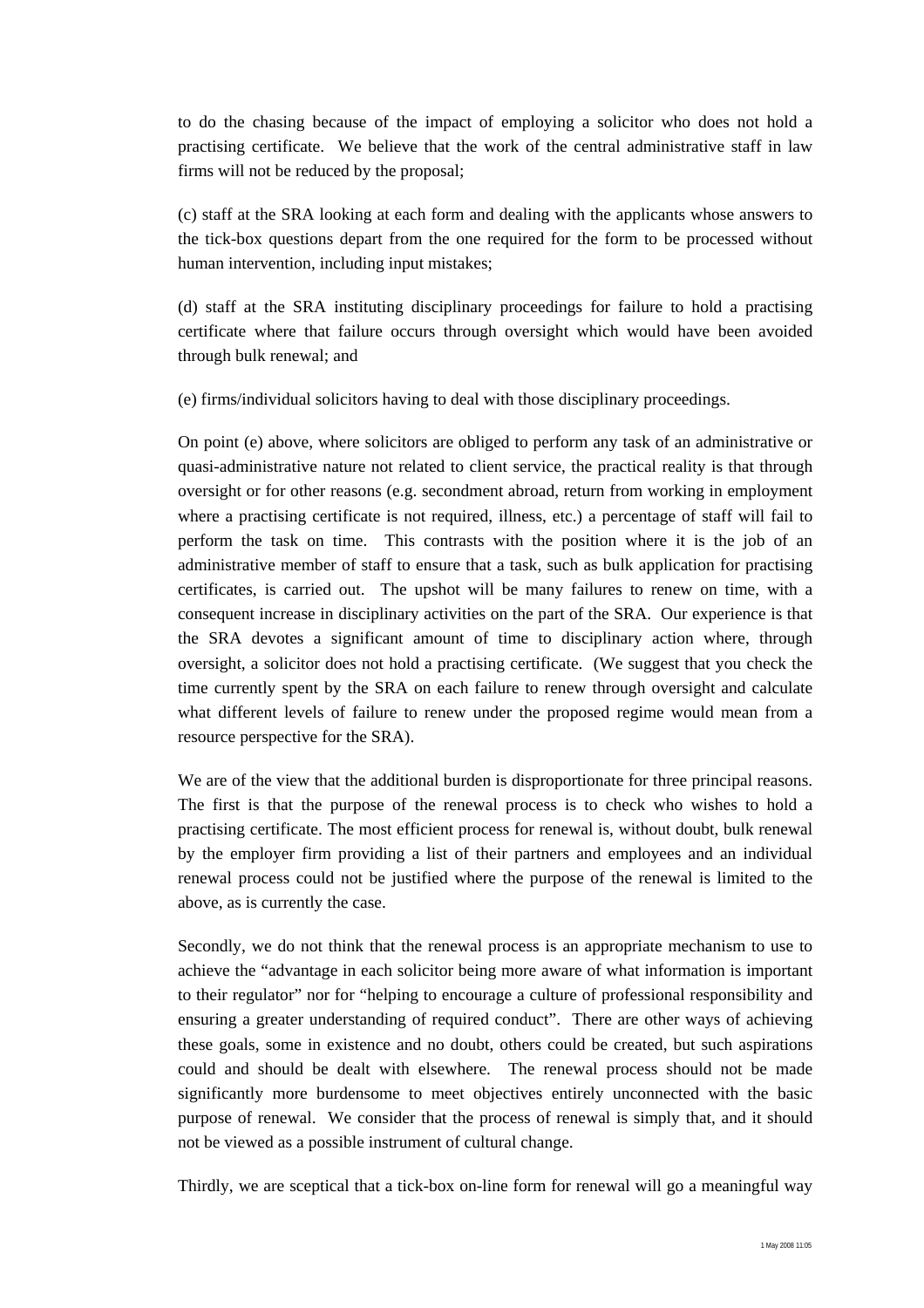towards achieving the goals you mention. The SRA's "opinion" that there is an advantage in solicitors being aware of what information is important to their regulator (with no evidence that solicitors are unaware or otherwise what that opinion is based on) and that the individual renewal process "may help" achieve the other goals is insufficient justification for imposing the proposed burden.

We believe that firms' internal checking processes and the conduct rules themselves address the goals you mention and for the additional burden you seek to impose, no material advantage can be shown, rather than merely hoped for. We would be happy to discuss other means of achieving the goals. We would ask you to reconsider the conceptual basis for requiring individual solicitors to fill in a form online to renew.

From an individual solicitor's perspective, each solicitor should not be responsible for renewing his or her practising certificate. The renewal process will, no matter how many questions might be asked on-line, be regarded as an administrative matter and, no matter how important, will be regarded as having lower priority than servicing the consumers of solicitors' services. The main problem from the individual's perspective is that the renewal might not be made on time. This might occur because the individual is ill, away from the office on holiday, away from the office on secondment to a client or another law firm abroad, or working in a foreign office, etc. The disciplinary approach that the SRA appears to be taking towards failure to renew underlines the importance of not leaving it to the individual to ensure that renewal has taken place.

We would add that the existing system works reasonably well and so any change would have to be regarded as offering a significant improvement in terms of burden on the SRA and on solicitors and firms in order to be worth considering.

## **We are keenly interested in anything you can tell us about the practicality of the operating processes we propose (paragraph 24). We will take your comments into account in our process design work.**

For the reasons given in the response to question 3, we are of the view that this work should be halted. The SRA is overburdened at present and we strongly suggest that no further work be done on this idea which will add to the burdens on the SRA without necessarily achieving any measurable advantage or benefit. We would be happy to participate in a review of the current system to see whether it would be feasible and advantageous to move to an online system.

**4. It is clear that we need to have online capability to deliver an efficient service. We believe we should make online applications/renewals the norm by charging an additional amount to those who request a paper process (paragraph 9). Do you agree? Please explain your answer.** 

We believe that it would be better if a rebate were made to those who file online. This